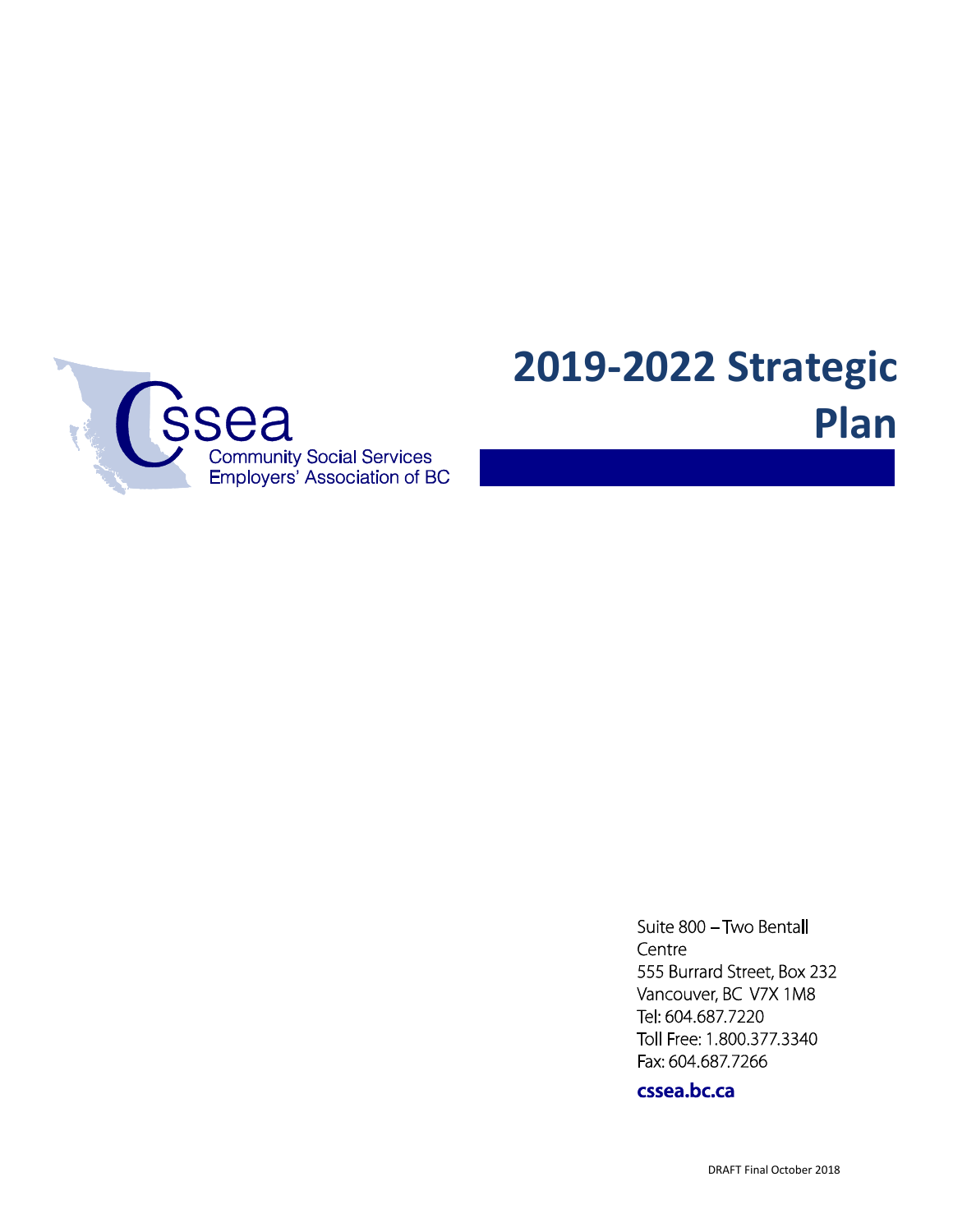

# **Table of Contents**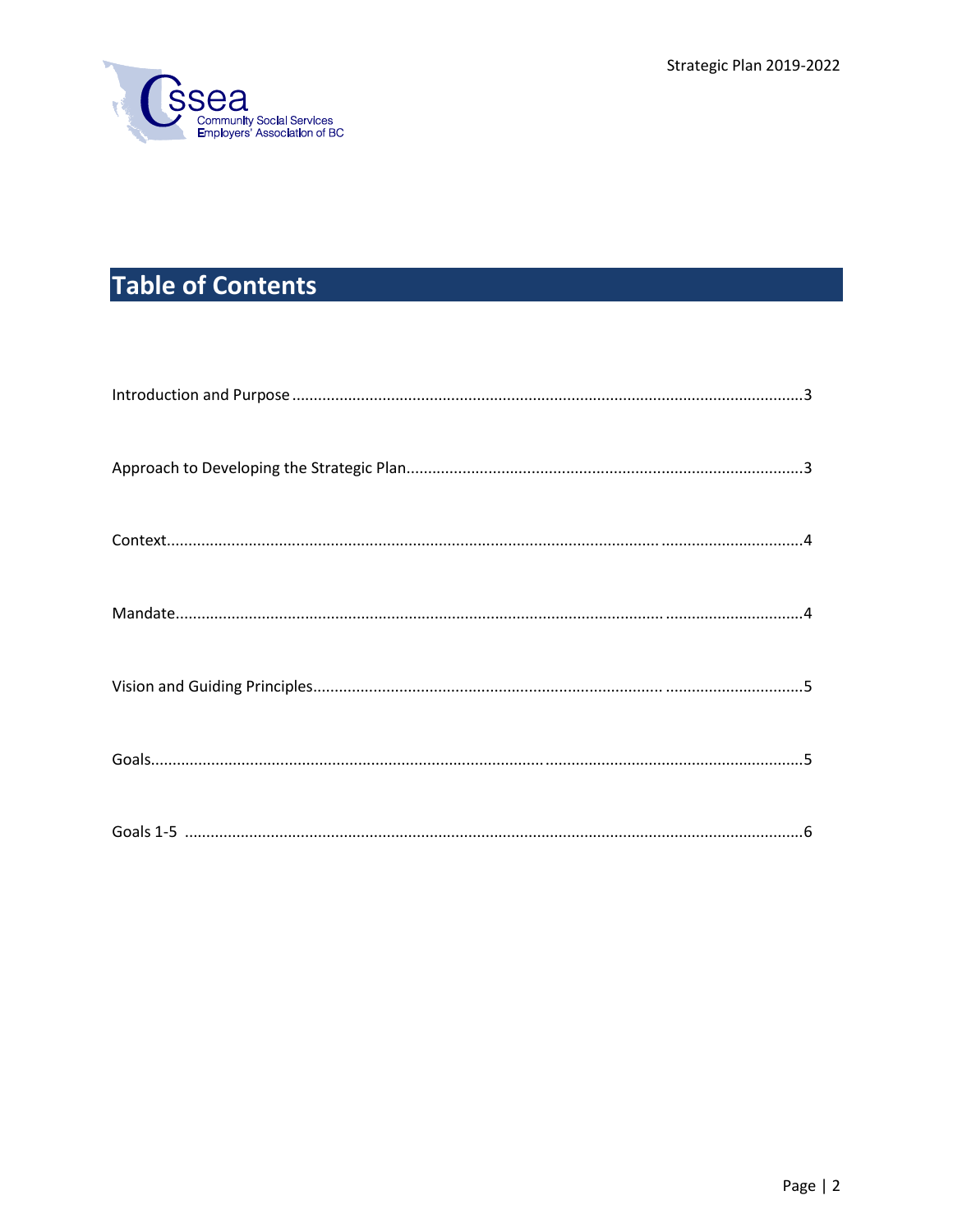

### **Introduction and Purpose**

This document sets out the Strategic Plan for the Community Social Services Employers' Association (CSSEA) for the period FY19 through FY22. The plan documents: goals, objectives, strategies, high-level timings, responsibilities, resources and key performance indicators/deliverables.

This plan builds on the 2015 – 2018 Strategic Plan developed by the board, stakeholders and staff and endorsed by CSSEA's Board of Directors in October 2015. Much has been accomplished in the intervening years, and it was determined that the outline and many of the key attributes of the 2015 – 2018 Plan are still valid and relevant.

Indeed, as this planning process proceeded, it carried forward into this 2019 – 2022 Strategic Plan some of the in-process earlier projects; extended some completed, successful projects by identifying new requirements; and, based on emerging challenges, identified new initiatives.

The updated plan is action-oriented and will continue to guide the evolution of the organization within the sector.

Once fully developed, the plan will be endorsed by CSSEA's Board of Directors. Following that, Operational Plans will then be completed. The intent is to review progress and update the Strategic Plan on an annual basis.

This document is laid out in the following sections:

- *(i) Approach –* describes the consultative approach to developing this plan.
- *(ii) Context –* provides a high-level overview of the external and internal environment in which CSSEA operates.
- *(iii) Mandate, Vision & Guiding Principles –* the mandate is presented followed by an updated vision and guiding principles for CSSEA.

*(iv) Goals and Objectives –* goals are listed, followed by summary tables for each goal that outline the key objectives, strategies, timelines, resources and responsibilities.

## **Approach to Developing the Strategic Plan**

This plan was developed in consultation with the CSSEA Board including BC Government representatives; and the General Services, Community Living Services and Aboriginal Services Panels.

The approach to developing the Strategic Plan included consultation with stakeholders to understand the internal and external environments, including:

- *(i) Background Document Review* A review including, for example, previous Strategic Plans, CSSEA's current operating plans and documentation and Service Plans from various ministry funders.
- *(ii) Workshop* a 1-day strategic planning workshop was held on September 11, 2018 facilitated by EY LLP. Participants included: the Board of Directors; General Services, Aboriginal Services and Community Living Services Panels; representatives from funding organizations including Community Living BC (CLBC), the Public Sector Employers' Council Secretariat (PSEC), Ministry of Children & Family Development; and, CSSEA CEO and Senior Management. In total there were 18 participants in the session. The session included a review of progress against the previous Strategic Plan and discussion of the internal and external environment for the participants to consider throughout the workshop.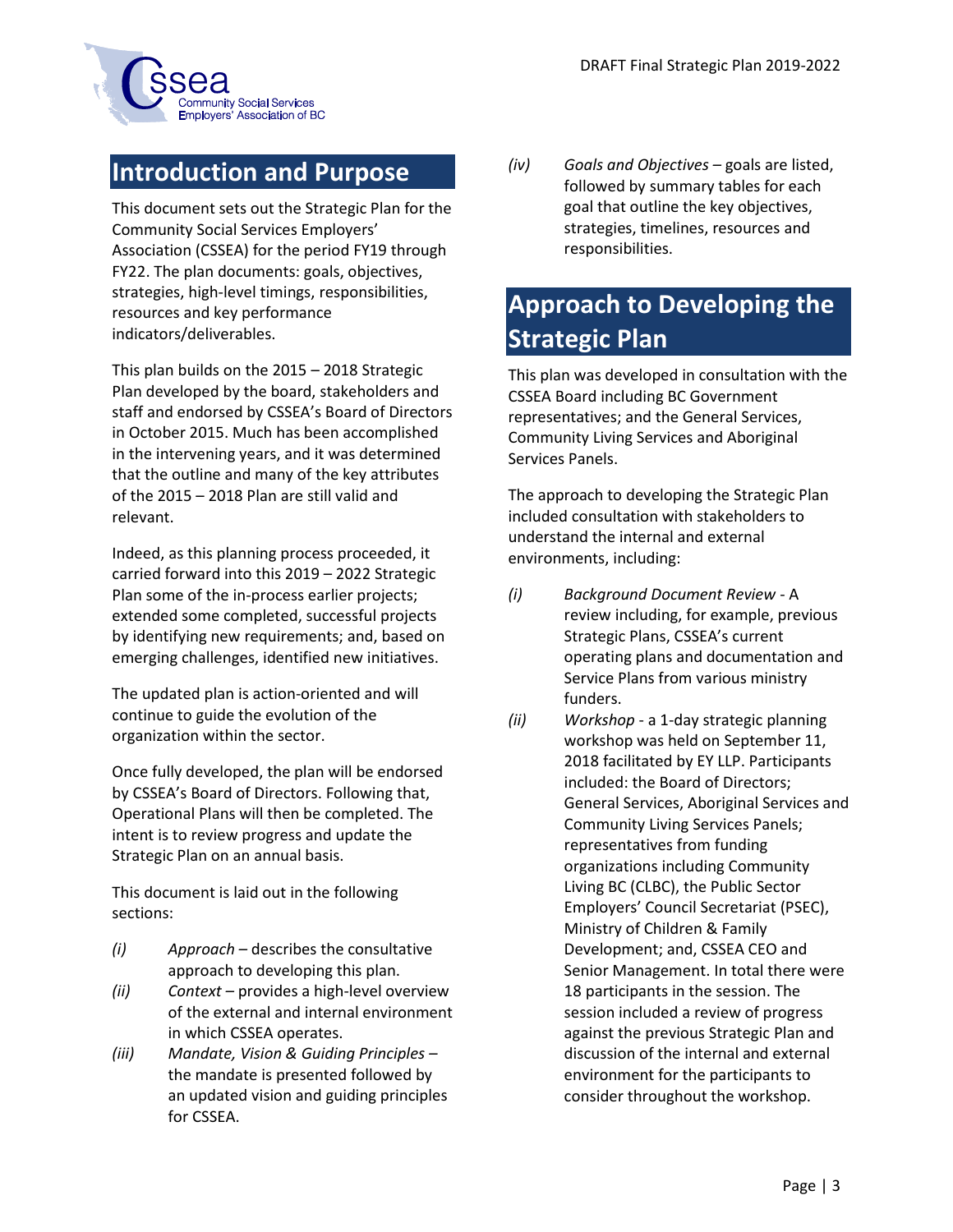

Content for the plan was then developed by participants during the workshop.

### **Context**

CSSEA provides collective bargaining, labour relations (LR) and human resources (HR) services to its members and associates throughout the community social services sector.

#### **External Environment**

The Strategic Plan needs to consider the environment in which CSSEA operates. Some key factors identified include:

- CSSEA is operating in a highly diverse and complex sector
- Members are faced with a number of external pressures to provide more services in an increasingly tight fiscal environment
- With a new government, the policy landscape is continuing to evolve and mature. Funders and legislated bodies such as BC Government ministries and PSEC will continue to evolve service delivery models and human resource approaches to best support services
- Funding organizations have different approaches and data requirements
- Increasing complexity and volume of reporting requirements gives rise to the need for improved data collection
- Talent attraction, retention and succession planning is a significant challenge in the sector
- Management and excluded compensation is a concern of member agencies, particularly compression and inversion in relation to bargaining unit employees, which could increase the risk to retention and quality service delivery within the sector
- As CSSEA becomes more entrepreneurial, resources will require balancing to ensure it is not to the detriment of core services

 The sector is encouraged by government to share services with other employers' associations and between service providers

### **Internal Organization**

CSSEA is a relatively small organization that has dedicated and knowledgeable staff whose focus is on providing members with core LR and HR services. Its strengths include its responsiveness, experience and strategic insight, and its sophisticated data collection systems that support decisions in collective bargaining and by stakeholders.

Some key considerations of the internal environment include:

- Successful implementation of the 2019 collective agreements are a priority
- Data collection and analysis capability has improved significantly but continues to be a priority role
- Varying capacity of member agencies to manage their own HR / LR matters impacts the capacity to provide strategic level services
- Succession planning, taking into consideration the size and nature of employers' associations, is a priority for the sector
- Continuing to expand Member Boards' and Panels' understanding of CSSEA's services and legislated obligations

### **Mandate**

CSSEA was established in 1994 under the Public Sector Employers Act (Bill 78). Its mandate is defined under the Act:

- To assist the Public Sector Employers' Council (PSEC) in carrying out any PSEC objectives and strategic directions of the Council
- To act as the bargaining agent for its membership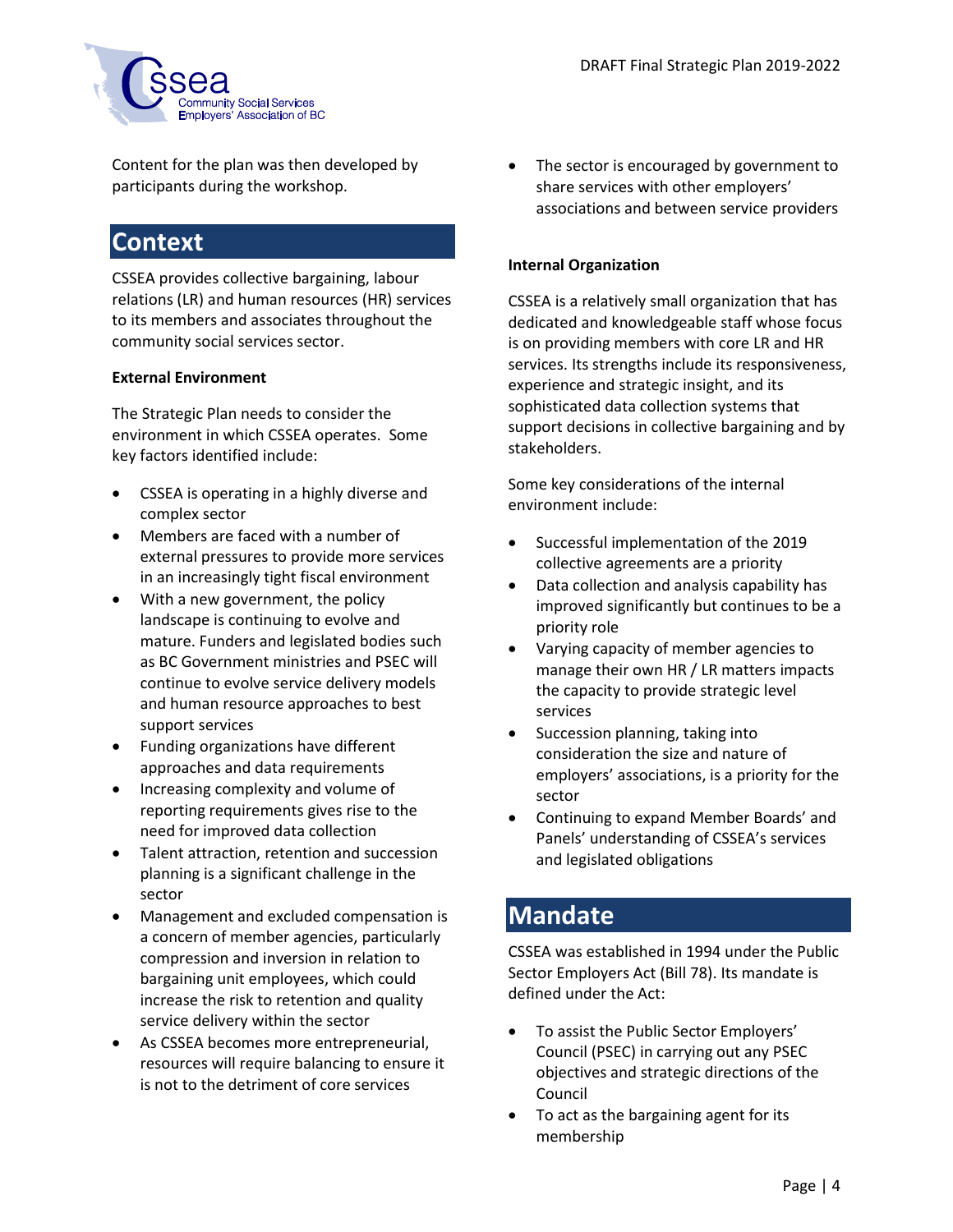

- To coordinate human resources practices, collective bargaining, benefit administration, and compensation for non-contract employees in the social services sector
- To foster consultation with social service sector unions

### **Vision and Guiding Principles**

CSSEA's vision and guiding principles were confirmed by participants during the Strategic Planning workshop.

#### **Vision**

Deliver leading Human Resources and Labour Relations services that foster a sustainable, resilient and robust work force in social services.

#### **Mission**

To be a leader in Human Resources and Labour Relations and a trusted advisor to our membership and government for the community social services sector.

#### **Guiding Principles**

We value the work of our member agencies and recognize the contribution members make to their communities and the people they serve.

We deliver quality services in a professional manner with honesty and respect.

We facilitate a positive, productive and diverse labour relations environment within the social services sector.

We embrace and promote the principles of Truth and Reconciliation.

We work collaboratively with our members and government, value member input and support and promote open and honest communication.

We are committed to best practices and seek to develop innovative solutions to labour relations and human resources issues.

We recognize that we are a multi-employer association organized in three distinct divisions and we strive to balance the interests and aspirations of member agencies with the government mandate.

We believe employees are our most important resource and support them to be the best they can be.

### **Goals**

CSSEA has five goals for the period 2019 to 2022:

- 1. Explore with government broadening CSSEA's role and membership.
- 2. Contribute to / play a leadership role in development an HR strategy for the sector.
- 3. Improve and strengthen the ability to collect and report meaningful, relevant, quality data that supports the work and priorities of the sector.
- 4. Examine the use of technology to leverage member services and engagement.
- 5. Enhance CSSEA's role in creating effective membership relations.

For each goal, initial objectives and strategies were identified. These were further developed by the CEO and leadership team.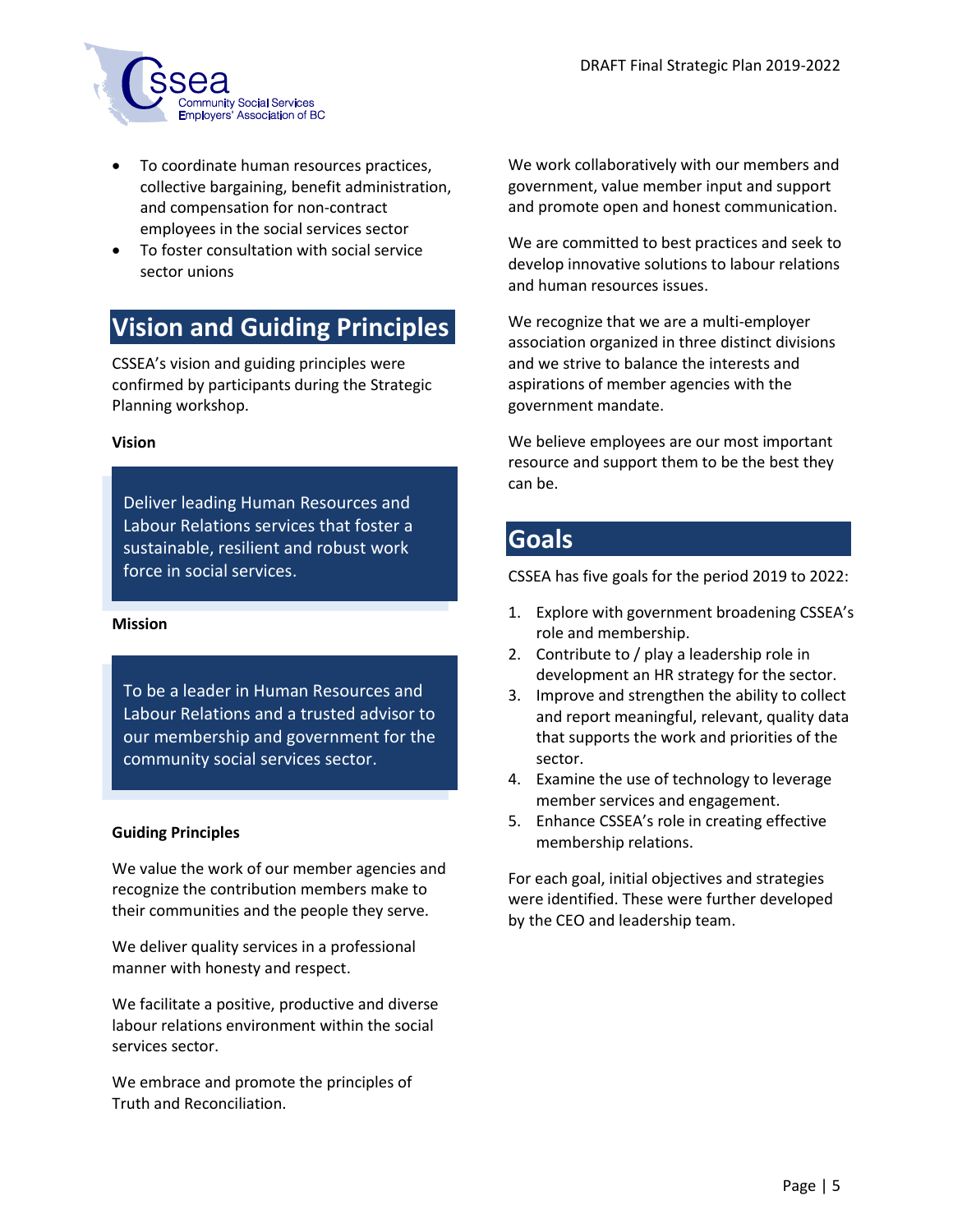

#### **Goal 1 – Explore with government broadening CSSEA's role and membership. Objectives Strategies KPIs/ Deliverables Timeline End Dates: Year / Quarter Responsibility Priority\*** Research and prepare discussion paper on potential broader role for CSSEA **Discuss with government if** expanding membership fits within government's policy and strategy for the sector If yes, seek funding and / or guidance from government to develop discussion paper on pros, cons and next steps ■ Yes / No decision Contingent on strategy 1 – Yes / No  $2019 - Q3$  $2020 - Q1$ Gentil Gentil 3 3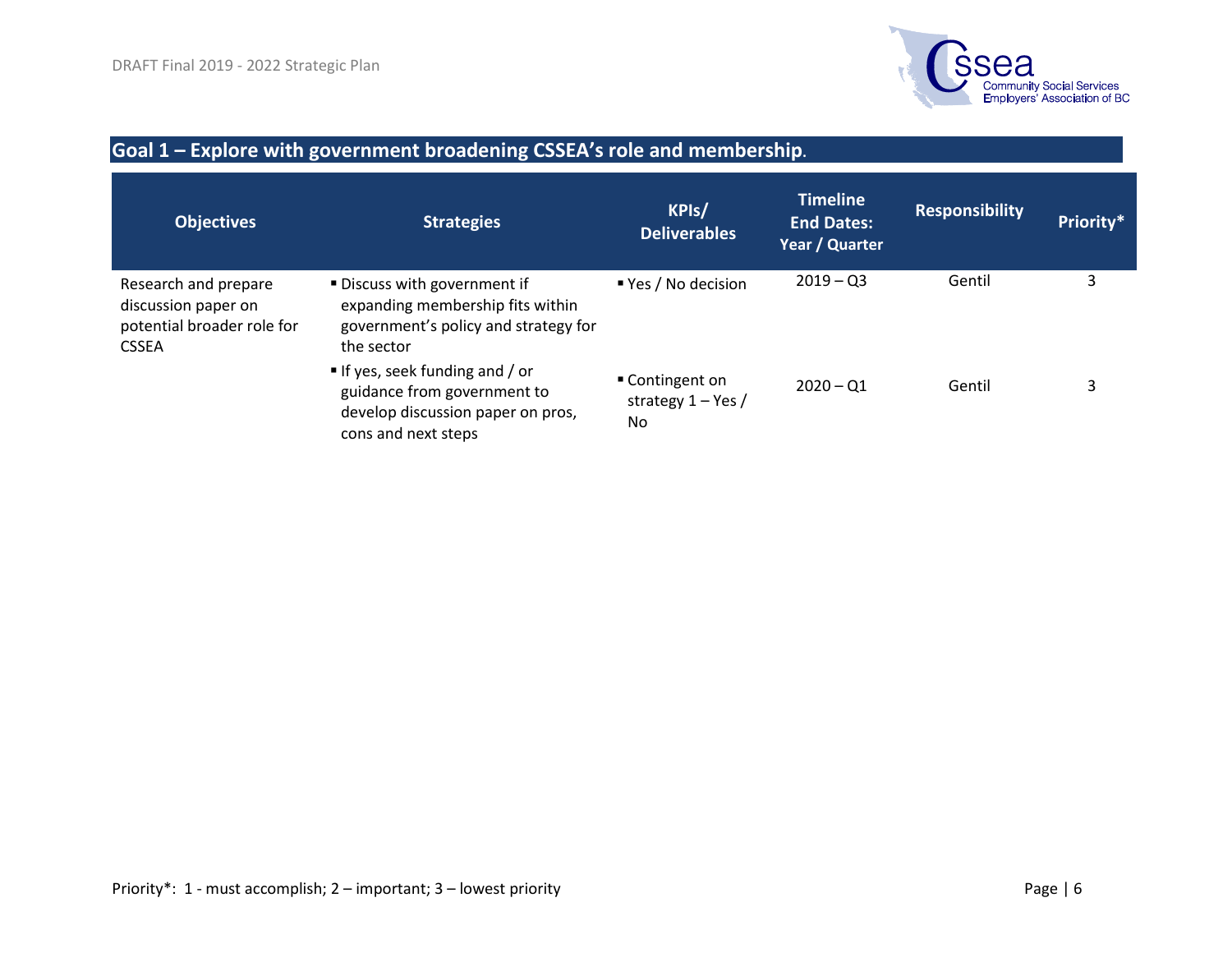

### **Goal 2 – Contribute to / play leadership role in development of an HR strategy for the sector.**

| <b>Objectives</b>                                                                                           | <b>Strategies</b>                                                                                                                                                                                               | KPIs/<br><b>Deliverables</b>                                                                    | <b>Timeline</b><br><b>End Dates:</b><br>Year / Quarter | <b>Responsibility</b> | Priority*      |
|-------------------------------------------------------------------------------------------------------------|-----------------------------------------------------------------------------------------------------------------------------------------------------------------------------------------------------------------|-------------------------------------------------------------------------------------------------|--------------------------------------------------------|-----------------------|----------------|
| Work with sector<br>stakeholders to identify<br>strategies to improve<br>recruitment and retention          | " Work and support planned or<br>ongoing initiatives in the sector<br><b>Seek funding from government to</b>                                                                                                    | Inventory of<br>initiatives<br>developed /<br>responsibilities                                  | $2018 - Q4$                                            | Gentil                | $\mathbf{1}$   |
|                                                                                                             | research the issues and do labour<br>market analysis of the sector                                                                                                                                              | assigned<br>Yes/No                                                                              | $2019 - Q3$                                            | Gentil                | $\mathbf{1}$   |
|                                                                                                             | " Collaborate with MCFD and MSDPR<br>to explore development of a<br>recruitment agency for the social<br>services sector                                                                                        | ■ Yes / no decision                                                                             | $2019 - Q4$                                            | Gentil                | $\mathbf{1}$   |
| Lead improvements to<br>modernize the collective<br>agreement                                               | <b>Building on employer input, develop</b><br>inventory of long-term collective<br>agreement objectives that could<br>help improve recruitment, retention<br>and administration of the collective<br>agreements | List of long-term<br>objectives<br>developed for<br>2022 collective<br>bargaining and<br>beyond | $2021 - Q2$                                            | Mark                  | $\overline{3}$ |
| Initiate discussions on<br>competitive compensation<br>rates for excluded and<br>management<br>compensation | " Discuss with PSEC and government<br>development of a strategy to<br>maintain a competitive differential<br>for management staff in relation to<br>bargaining unit staff                                       | Provide data and<br>analysis to PSEC                                                            | $2019 - Q1$<br>Annually<br>thereafter                  | Eric                  | $\mathbf{1}$   |
|                                                                                                             | " Discuss with PSEC and government<br>development of a strategy to<br>maintain competitive wage rates<br>between union staff and bargaining<br>unit equivalent / non-union                                      | ■ Provide data and<br>analysis to PSEC to<br>support decision<br>making                         | $2019 - Q2$                                            | Eric                  | $\overline{2}$ |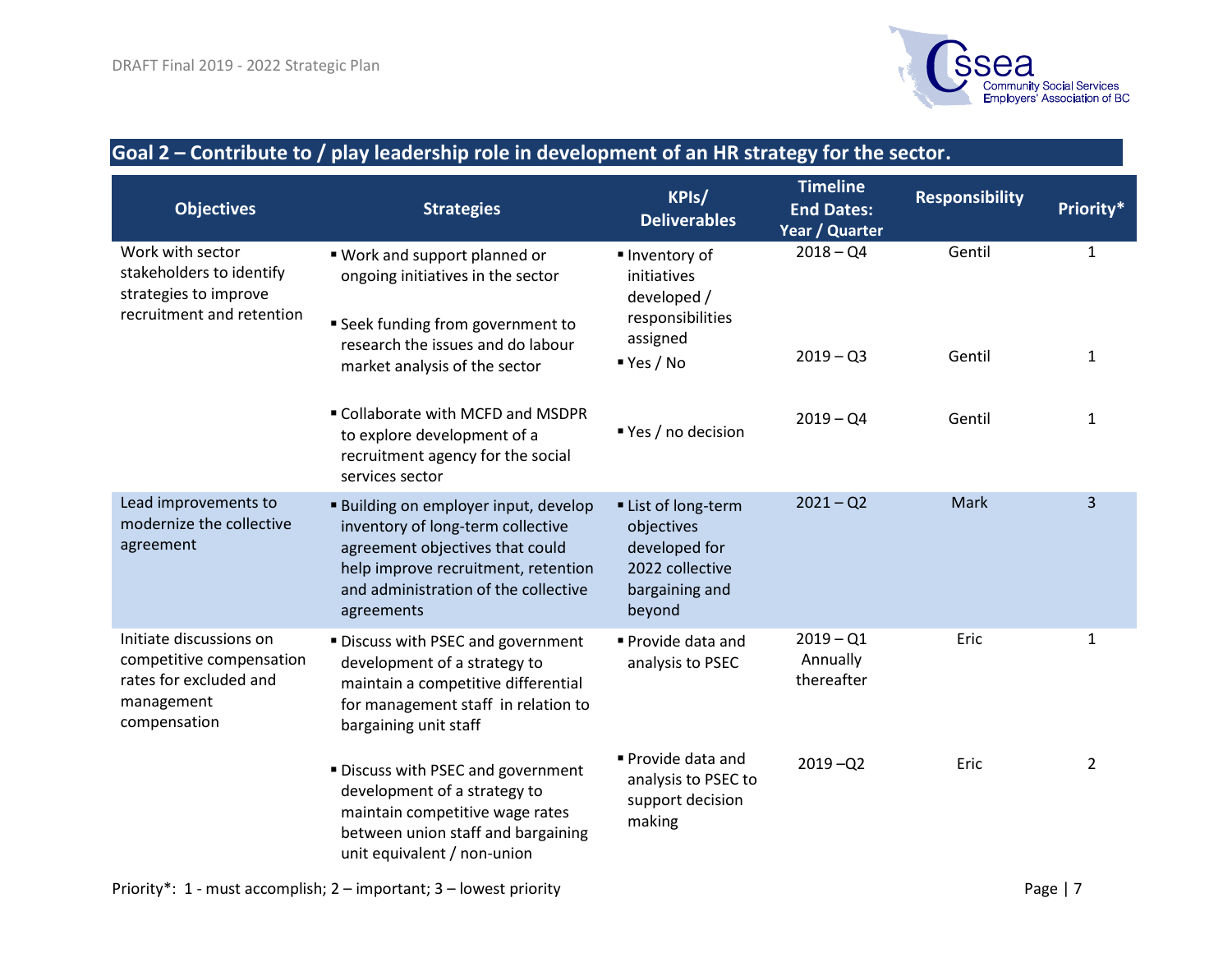

### **Goal 3 – Improve and strengthen ability to collect and report meaningful, relevant, quality data that supports the work and priorities of the sector.**

| <b>Objectives</b>                                                                                                              | <b>Strategies</b>                                                                                                                        | KPIs/<br><b>Deliverables</b>                                                              | <b>Timeline</b><br><b>End Dates:</b><br>Year / Quarter | <b>Responsibility</b> | Priority*      |
|--------------------------------------------------------------------------------------------------------------------------------|------------------------------------------------------------------------------------------------------------------------------------------|-------------------------------------------------------------------------------------------|--------------------------------------------------------|-----------------------|----------------|
| Continue to strengthen<br>CSSEA's role as the data<br>repository for costing and<br>labour market information<br>in the sector | " Continue to improve data collection<br>and increase participation to inform<br>members and government on HR &<br>LR issues and costing | ■ 86 % or higher<br>agency<br>participation                                               | Ongoing                                                | Eric                  | $\overline{2}$ |
|                                                                                                                                | ■ Discuss government making data<br>reporting mandatory and support<br>payroll extract strategy for the<br>sector                        | ■ Secure one-time<br>funding to move all<br>employers to<br>approved payroll<br>platforms | $2019 - Q2$                                            | Gentil                | 2              |
|                                                                                                                                | ■ Discuss with funders their data<br>requirements when developing<br>funding templates (e.g. CLBC, MCFD,                                 | Ongoing / annual<br>activity                                                              | Annually at<br>Q4 and<br>ongoing                       | Eric                  |                |
|                                                                                                                                | Health Authorities, etc.)<br>■ Explore preferred payroll vendor(s)                                                                       |                                                                                           | 2020 Q3                                                | Eric                  | 3              |

strategy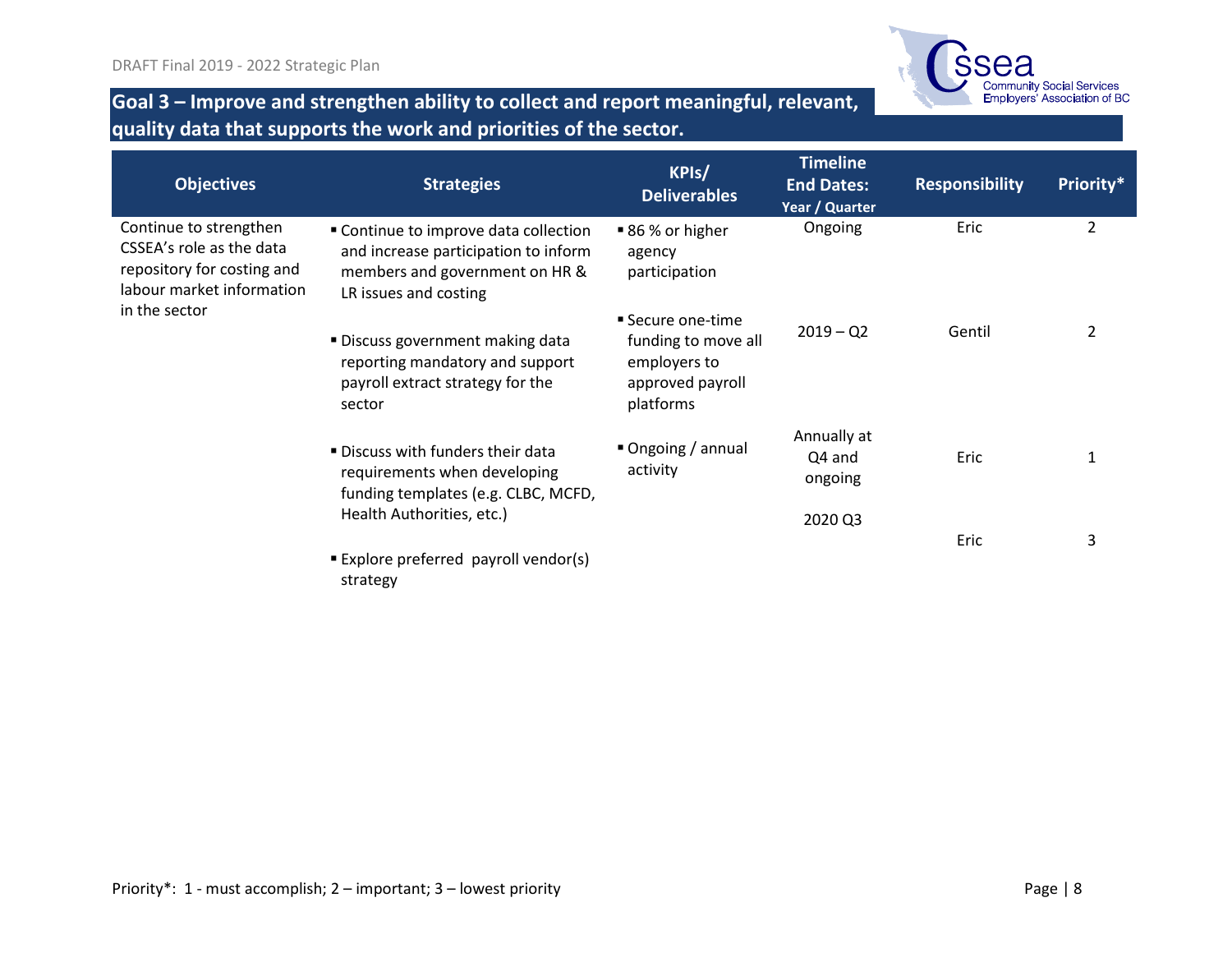

### **Goal 4 – Examine the use of technology to leverage member's services and engagement.**

| <b>Objectives</b>                                                                                                      | <b>Strategies</b>                                                                                                   | KPIs/<br><b>Deliverables</b>                                                                     | <b>Timeline</b><br><b>End Dates:</b><br>Year / Quarter | <b>Responsibility</b> | Priority*      |
|------------------------------------------------------------------------------------------------------------------------|---------------------------------------------------------------------------------------------------------------------|--------------------------------------------------------------------------------------------------|--------------------------------------------------------|-----------------------|----------------|
| Enhance educational<br>opportunities through use<br>of technology                                                      | Determine the priorities of the<br>٠<br>sector                                                                      | ■ Sector<br>engagement<br>complete                                                               | $2019 - Q2$                                            | Mark                  | $\overline{2}$ |
|                                                                                                                        | Develop delivery platform for<br>$\blacksquare$<br>on-line education                                                | ■ Platform ready                                                                                 | $2020 - Q2$                                            | Eric                  | 2              |
|                                                                                                                        | Conduct scan of available and<br>٠<br>relevant on-line courses that are<br>adaptable / customizable to              | ■ Inventory<br>complete                                                                          | $2019 - Q4$                                            | Mark                  | $\overline{2}$ |
|                                                                                                                        | social services<br>Develop further offerings as<br>٠<br>required and place on-line                                  | At least one new<br>offering placed on-<br>line each fiscal<br>year until full<br>menu completed | $2020 - Q2$ and<br>annually after                      | Mark                  | 3              |
| Assess feasibility of<br>establishing a certification<br>program for managers and<br>HR practitioners in the<br>sector | <b>Explore with post-secondary</b><br>institutions and CHRP attributes of<br>an HR certification program            | ■ Feasibility study<br>complete                                                                  | $2020 - Q3$                                            | Mark                  | 3              |
| Enhance member<br>engagement through use of<br>web conferencing                                                        | <b>Explore with government and</b><br>members opportunities and<br>limitations of integrating multiple<br>platforms | ■ Summary of<br>options and<br>affordability                                                     | $2020 - Q1$                                            | Eric                  | 3              |
| Design and develop new<br>web site                                                                                     | Develop brand new web site<br>platform                                                                              | ■ Platform ready                                                                                 | $2019 - Q1$                                            | <b>Eric and Doris</b> | $\mathbf{1}$   |
|                                                                                                                        | Populate / refresh content                                                                                          | ■ Content refresh<br>complete                                                                    | $2020 - Q3$                                            | <b>Mark and Doris</b> | $\overline{2}$ |